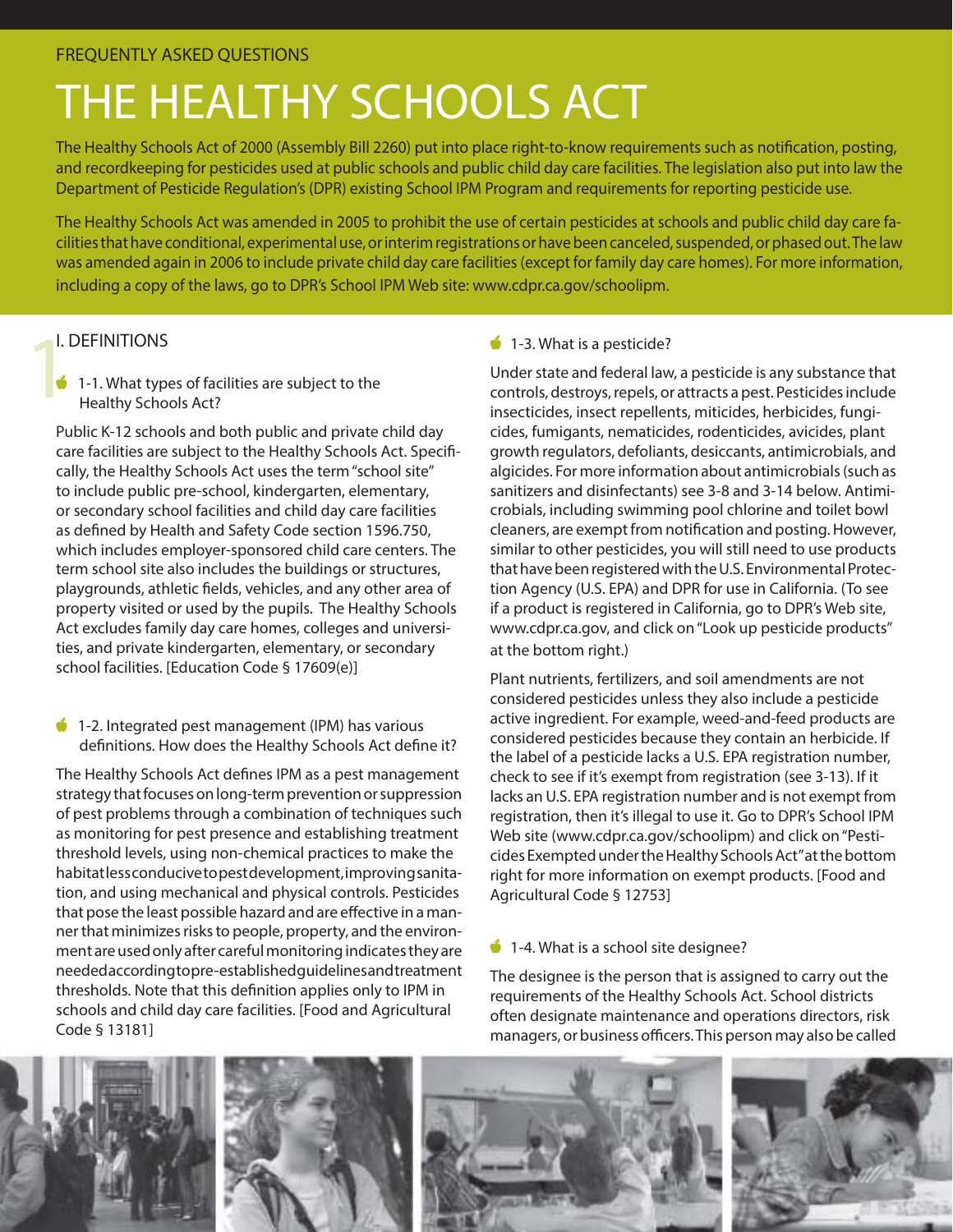### THE HEALTHY SCHOOLS ACT FAQ

the IPM coordinator (see 1-6). Child day care facilities often assign the child day care facility director as the school site designee.

 $\bullet$  1-5. What are the responsibilities of the school site designee?

The designee makes sure that:

- Parents and staff receive annual written notification about pesticide products expected to be used at each school or child day care facility in the coming year.
- Parents and staff receive written notification at least 72 hours in advance if the school or child day care facility decides to use a pesticide not listed in the annual notifica tion.
- Parents and staff have the opportunity to register if they want notification before each pesticide application at the school or child day care facility.
- Parents and staff that have registered with the school or child day care facility are notified before each pesticide ap plication.
- Warning signs are posted from 24 hours before to 72 hours after a pesticide application.
- Records are kept of pesticide applications.

See 2-1 through 2-14, 3-1, 3-7, and 3-8 for more information. [Education Code §§ 17609(d), 17612]

#### 1-6. What's an IPM coordinator?

Many school districts use the title "IPM coordinator" as the equivalent to the school site designee (see 1-4 and 1-5).

 $\bullet$  1-7. Under the law, child day care facilities must be given 120-hour notice by property managers of a pesticide application. Are preschool programs located at other schools considered to be child day care facili ties; and therefore, subject to the 120-hour notice requirement?

Yes, they are child day care facilities since they meet the definition of a child day care facility. [Health & Safety Code §1596.750]. Therefore, the property owner or property owner's representative would notify the preschool 120 hours before any pesticide application and all other requirements of the Healthy Schools Act must be met.

**1-8. For preschool programs located at schools, could** the district IPM coordinator also be considered the child day care facility designee?

Yes, the school district IPM coordinator could also be the child day care facility designee for a preschool that is located on a public school site.

### 2. NOTIFICATION AND POSTING

 $2.1$ 2-1. How do schools and child day care facilities carry out the annual notification requirement?

Each school or child day care facility must give a written notice to parents and staff identifying pesticides expected to be used in the coming year. The list of pesticides must also include the DPR Web site that provides information on pesticides and reduced-risk alternatives (www.cdpr.ca.gov/ schoolipm, click on "School IPM HELPR" in the column on the right). The Legislature intended that the notification would be included with other one-time notices sent to parents by school districts or child day care facilities, usually at the beginning of the year. Putting this information in a packet with other notices will reduce costs. See DPR's School IPM Web site (go to www.cdpr.ca.gov/schoolipm and click on "Tools & Templates" in the column on the left) for examples. [Education Code § 17612]. School districts and child day care facilities may want to coordinate with pest control businesses to develop a notification system.

 $\bullet$  2-2. What are the requirements if a pesticide is to be applied that was not listed in the annual notification?

If a school or child day care facility decides to use a pesticide product that wasn't listed in the annual notification, the school site designee must provide written notification to parents and staff at least 72 hours before application. The notice should identify the product name and active ingredients, and provide DPR's School IPM Web site address, www.cdpr. ca.gov/schoolipm. [Education Code § 17612(a)(2)]

 $\bullet$  2-3. When is advance notification of a pesticide appli cation not required?

Advance notification is not required in "emergency conditions."

2-4. What are "emergency conditions"?

"Emergency conditions" means any circumstances in which the school or child day care facility designee or property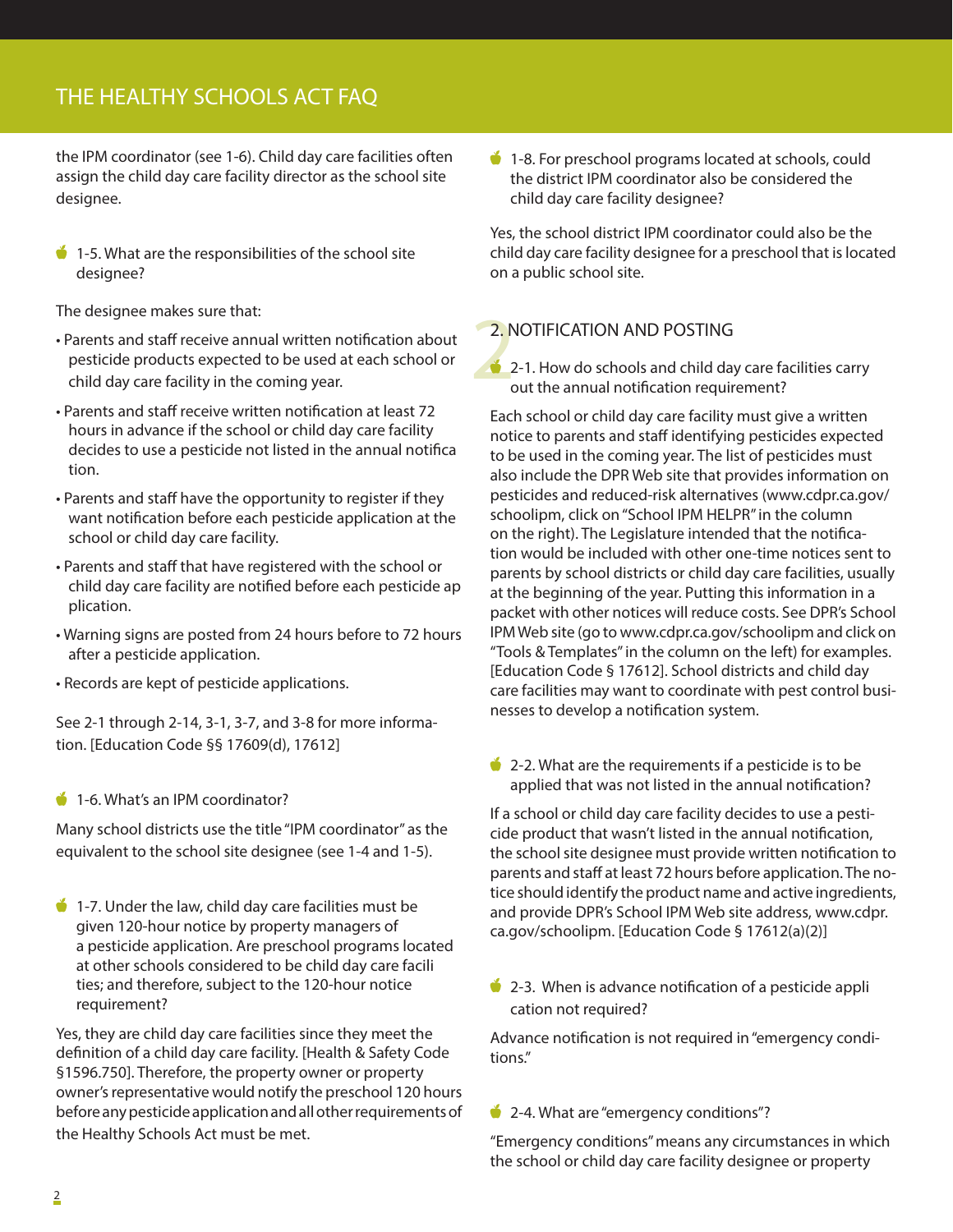owner or property owner's agent deems that the immediate use of a pesticide is necessary to protect the health and safety of pupils, staff, other persons, or the facility. [Education Code §17609(c)]

 $\bullet$  2-5. Are there any additional notification requirements that child day care facilities must provide other than the notification requirements set forth in the original Healthy Schools Act?

For child day care facilities, a 120-hour notification is required from either the property owner or property owner's agent to the child day care facility before pesticide application. In cases where a contractor is hired at a child day care facility to apply pesticides, the property owner or owner's agent must notify the contractor that a child day care facility is located on the property to enable the contractor to comply with the 120-hour notification requirement.

The purpose of the notification is to ensure that the child day care facility is aware of the scheduled pesticide application and that the designee responsible for carrying out the provisions of the Healthy Schools Act at the child day care facility has enough time to notify individuals on the registry at least 72 hours in advance and can post the area with warning signs 24 hours before the pesticide application.

 $\bullet$  2-6. What information is required to be included in the 120-hour notice given to child day care facilities?

The 120-hour notification to the child day care facility must include the following information [Education Code §17610(b)(2), Food & Agricultural Code §13186(d)]:

- 1. Product name.
- 2. Manufacturer's name.
- 3. Active ingredients of each pesticide.
- 4. U.S. EPA product registration number.
- 5. Intended date of application.
- 6. Areas of application.
- 7. Reason for application.
- $\bullet$  2-7. If a pesticide is applied to a building where a child day care facility is located but not inside the child day care facility itself, would the 120-hour notice be re quired?

If pesticides are applied within 10 feet of the child day care facility, the property owner or property owner's agent is subject to the 120-hour notice requirement unless an emergency condition, as defined in Section 17609 exists. Applications more than 10 feet from the facility are exempt from the notifi cation requirement. [Education Code §17610]

2-8. How does the pesticide registry work?

The registry takes notification one step further. The law requires that schools and child day care facilities allow parents and staff to register if they want to be notified of individual pesticide applications. The school or child day care facility must notify those on the list at least 72 hours before an application. This notice must include the product name, pesticide active ingredient, and the scheduled date of application. [Education Code § 17612(a)(1)]

 $\bullet$  2-9. How long before and after a pesticide application occurs must warning signs be posted?

Signs must be posted from 24 hours before to 72 hours after the pesticide application. [Education Code § 17612(d)]

2-10. What should the warning signs say?

Signs must prominently display the words, "Warning – pesticide treated area," and must include the product name, manufacturer's name, the U.S. EPA product registration number, scheduled date and areas of application, and reason for the application (that is, the target pest). The law does not specify text, color, or size of lettering, but the sign must be visible to anyone entering a treated area. The word Warning on the sign does not refer to the pesticide toxicity signal words (danger, warning, caution), but is universal language for "Watch out!" You can download sample warning signs in English and Spanish from DPR's School IPM Web site. Go to www.cdpr.ca.gov/ schoolipm, click on "Tools & Templates" in the column on the left, then click on "Pesticide Sample Application Warning Sign." (See also 3-6.) Some school districts and child day care facilities place reusable laminated signs in outdoor areas, and a few are experimenting with silk-screened metal signs. In both cases, the designee writes information on the signs and the information can be erased 72 hours after a pesticide application. [Education Code § 17612(d)]

2-11. What about vandalism of signs? What happens when a sign is removed before the posting period is over?

The law does not specifically address this.

 $\bullet$  2-12. Do schools or child day care facilities have to notify and post when they make applications during breaks?

The Healthy Schools Act does not make any special provisions for notification, posting, and recordkeeping when the school or child day care facility is not in session. However, even when closed, students or other people may enter the grounds for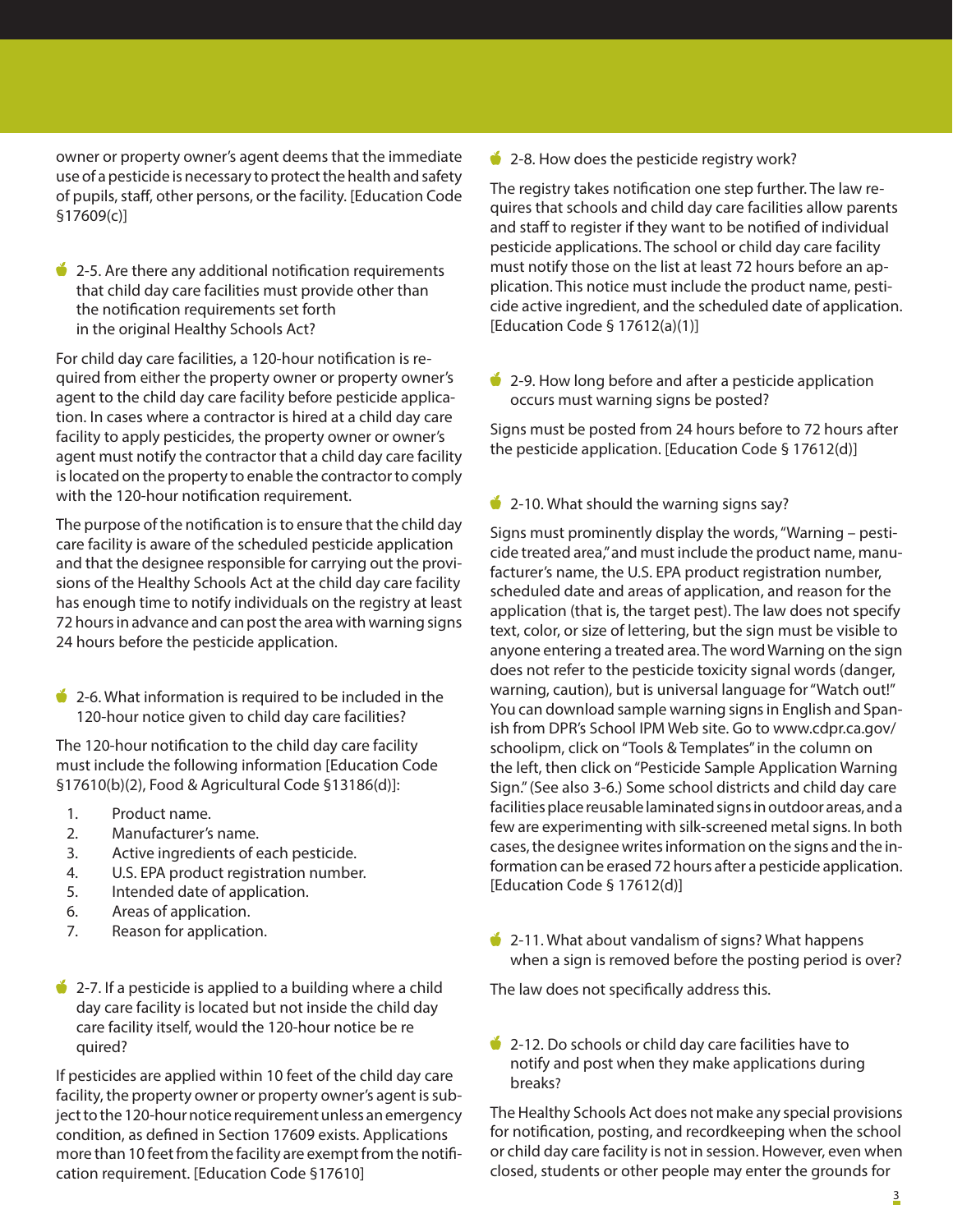### THE HEALTHY SCHOOLS ACT FAQ

various reasons. Teachers often stop in during vacations to plan lessons or organize their classrooms. School districts and child day care facilities should try to plan ahead and list any pesticides expected to be used during the entire school year, notify registered parents and staff before all applications, and always post a treatment area.

 $\bullet$  2-13. If a school or child day care facility is contiguous with an agricultural parcel – for example, an orange grove – and the school district owns the land on which the crop is planted, does the district have to notify and post when the crop is sprayed? The parcel is completely fenced with locked gates and off-limits to students.

The agricultural parcel, although owned by the school district, is not a school site under the law [Education Code § 17608(e)]). The term "school site" includes the buildings or structures (including attics and crawl spaces), playgrounds, athletic fields, school vehicles, or any other area of school property visited or used by pupils. Therefore, the school does not have to notify or post with regard to pesticides used on the parcel. However, the school, as property owner of a production agriculture site, may have other posting or notification requirements for a pesticide application based upon the pesticide label and/or permit conditions established by the county agricultural commissioner. If a production agriculture site is located next to a school and there is concern about off site movement of pesticides, contact the county agricultural commissioner (go to www.cdpr.ca.gov, click on "Ag commissioners" in the "Quick Finder"). The commissioner follows up on any reported illness that may be pesticide-related or any complaint about pesticide applications.

#### 2-14. How do schools operated by the Division of Juvenile Justice comply with the Healthy Schools Act?

 chief medical officer (CMO) at least 72 hours before an ap-The school administrator is required to notify the facility's plication. The CMO must then take any steps necessary to protect the health of the pupils. The California Department of Public Health (CDPH) recommends the following: (1) the CMO of each facility should provide a list of all pesticides expected to be used in the facility during the year with a copy of the product label (or U.S. EPA registration number) and the material safety data sheet (MSDS) for each item on the list; (2) the yearly list of pesticides anticipated to be used should be posted at the entry to the facility and a copy provided to all staff members; (3) pest control businesses should provide the CMO specific pesticide use information for school applications; (4) staff assigned to pest control duties and contracted pest control businesses should give the CMO 72 hours notice

 to the county health officer. [Education Code § 17612(e) and of specific applications; (5) employees must be trained before handling any pesticide, and annually thereafter; and (6) the CMO should thoroughly investigate any complaint or suspected illness due to application of a pesticide and take appropriate action. Suspected illnesses also must be reported information provided by CDPH].

 $\bullet$  2-15. Are schools and child day care facilities reim bursed for paperwork and mailing?

No. The Commission on State Mandates has concluded that the legislation does not impose any reimbursable statemandated duties since existing state law does not require the application of pesticides. To view the Commission decision, go to www.csm.ca.gov, click on "Denied Mandates" near the bottom of the left column, then click on "January 1, 2004 – December 31, 2004."

2-16. Does the law require posting before an aerial ap plication by a mosquito abatement district or California Department of Public Health (CDPH) Vector Control?

No, the law does not require notification and posting since the school or child day care facility manager, or property owner or owner's agent are not applying the pesticides to the facility. However, it is a best management practice to notify the pupils, staff, and public by posting information distributed by the mosquito abatement district or CDPH Vector Control.

## $3.1$ 3. PESTICIDE USE, RECORDKEEPING, AND REPORTING

#### 3-1. Who is required to keep records?

Under the Healthy Schools Act, each school or child day care facility must keep records of almost all pesticide applications for four years (see 3-6). Some pesticide applications are exempt from the recordkeeping requirement (see 3-8). The law also requires licensed pest control businesses hired by a school or child day care facility to keep records of pesticide use and report a summary of that use to the county agricultural commissioner (see 3-2). This requirement is intended for commercial applicators and is in addition to the pesticide use report applicators already submit to the county agricultural commissioner. Commercial applicators include pest control businesses that are licensed by either DPR or the Structural Pest Control Board. [California Code of Regulations §§ 6624, 6627]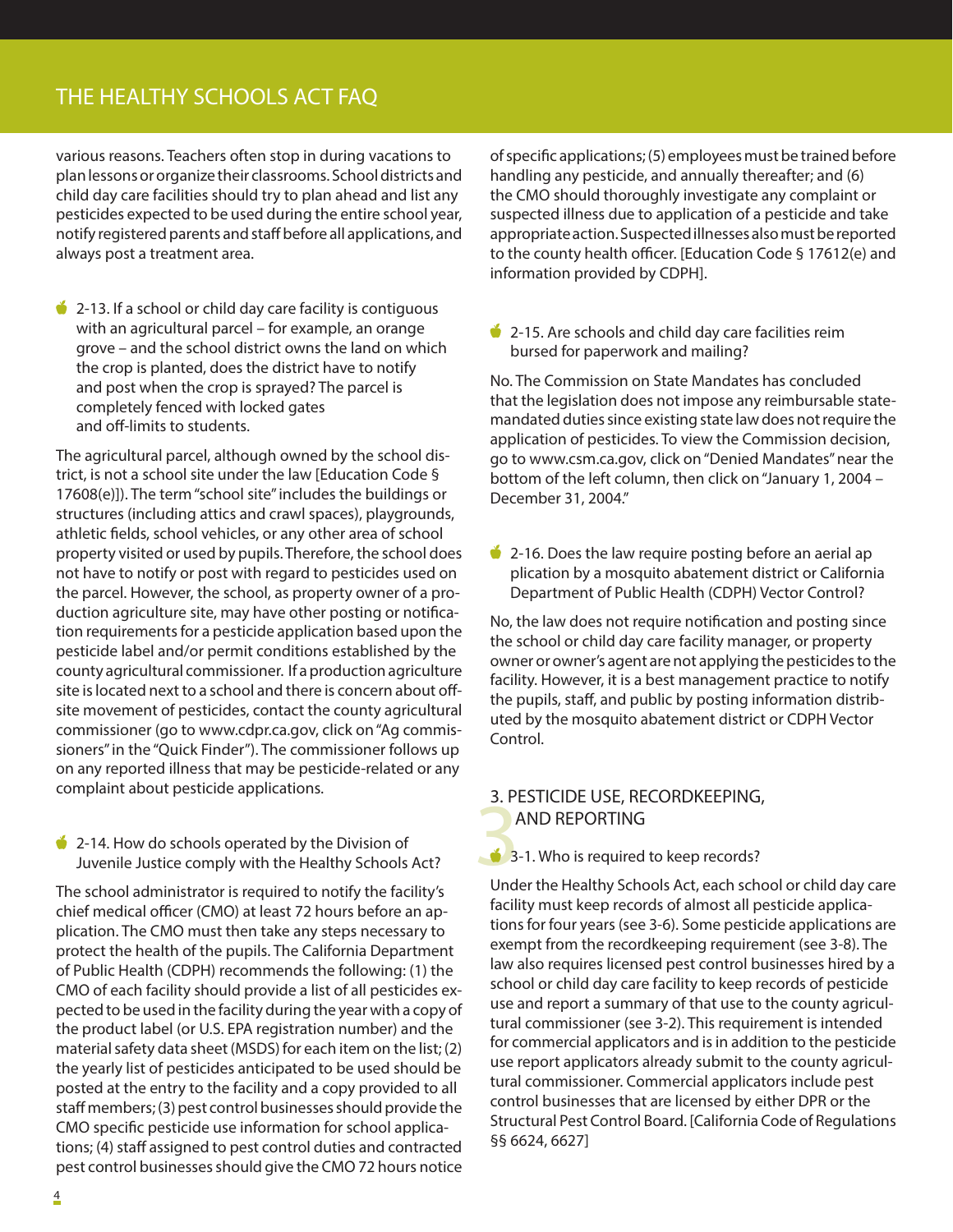3-2. Who has to report pesticide use at schools and child day care facilities?

Applications made by school or child day care facility personnel need not be reported to the county agricultural commissioner, except when a restricted-use pesticide is used (as defined in California Code of Regulations § 6400). Only a person holding either a qualified applicator certificate or a qualified applicator license can make these applications. That person must report this use to the county agricultural commissioner each month (see 3-5). See 3-1 and 3-6 for additional information about recordkeeping for restricted-use pesticides.

Pest control businesses contracted by schools or child day care facilities have two reports to submit for pesticide use: (1) the Monthly Summary Pesticide Use Report to the county agricultural commissioner that includes pesticides used at schools or child day care facilities, and (2) the School Site Pesticide Use Reporting form that is submitted to DPR. ( To access this form, go to www.cdpr.ca.gov/schoolipm and click on "Pest Control Businesses" in the column on the left, then click on "Reporting pesticide use and maintaining records.")

The law states that the School Site Pesticide Use Reporting form must be submitted at least annually. For those applying pesticides at the end of December, the form must be submitted as soon as possible, such as January of the following year. [California Code of Regulations § 6624(a)(3); Food and Agricultural Code § 13186(a)(b)(c)]

3-3. When a licensed pest control business applies a pesticide at a school or child day care facility, who must report the application?

The licensed pest control business is responsible for completing DPR's School Site Pesticide Use Reporting form and submitting it to DPR. The school or child day care facility, although not responsible for use reporting, must keep records of almost all pesticide applications for four years, including those made by licensed pest control businesses (see 3-8 for exemptions). The school district or child day care facility may include the Healthy Schools Act reporting requirements when they contract for services of licensed pest control businesses. [Food and Agricultural Code § 13186]

3-4. Are licensed pest control businesses required to report pesticide applications at schools or child day care facilities as part of their existing monthly reports to the county agricultural commissioner?

Yes. Pest control businesses must continue to report school or child day care facility applications on their Monthly Summary Pesticide Use Report to the county agricultural commissioner. Pest control businesses must also submit the School Site Pesticide Use Reporting form at least annually to DPR. (See 3-2 and 3-5.) [Food and Agricultural Code § 13186(b)(c); California Code of Regulations §§ 6624, 6627]

facilities have their own qualified applicator on staff, 3-5. For instances where schools or child day care what pesticide use must be reported?

When restricted-use pesticides are used on school or child day care facility property, the qualified applicator must report the applications to the county agricultural commissioner in the Monthly Summary Pesticide Use Report. The Healthy Schools Act does not change this requirement. Additionally, the qualified applicator must submit the School Site Pesticide Use Reporting form to DPR at least annually. Note that restricted use pesticides can only be used by qualified applicators. [California Code of Regulations §§ 6626, 6627, 6628]

 $\bullet$  3-6. Does the law require that records be kept of every pesticide used and each application?

Under the Healthy Schools Act, each school or child day care facility must keep records of every pesticide application for a period of four years (see 3-7) except for exempt pesticides (see 3-8). The records must include the pesticide product name, manufacturer's name, U.S. EPA registration number, date and areas of application, reason for application, and amount of pesticide used. Records must be available to the public upon request. As a simple way to keep records, schools or child day care facilities may want to keep a copy of the posted warning sign that includes a written record of the amount of pesticide used. DPR recommends that records be kept of all pest management practices, including those that are exempt from notification and posting. [Education Code §§ 17611, 17612(d)]

Additionally, existing regulations require each school or child day care facility to keep records for two years after each application of a restricted-use pesticide (separate from the four-year requirement under the Healthy Schools Act). These records must include the date of application, the treated property operator's name, location of the property and exact site treated, total acreage or units treated at the site, pesticide name with the U.S. EPA registration number, and amount of pesticide used. [California Code of Regulations § 6624(a)  $(2), (b), (e)]$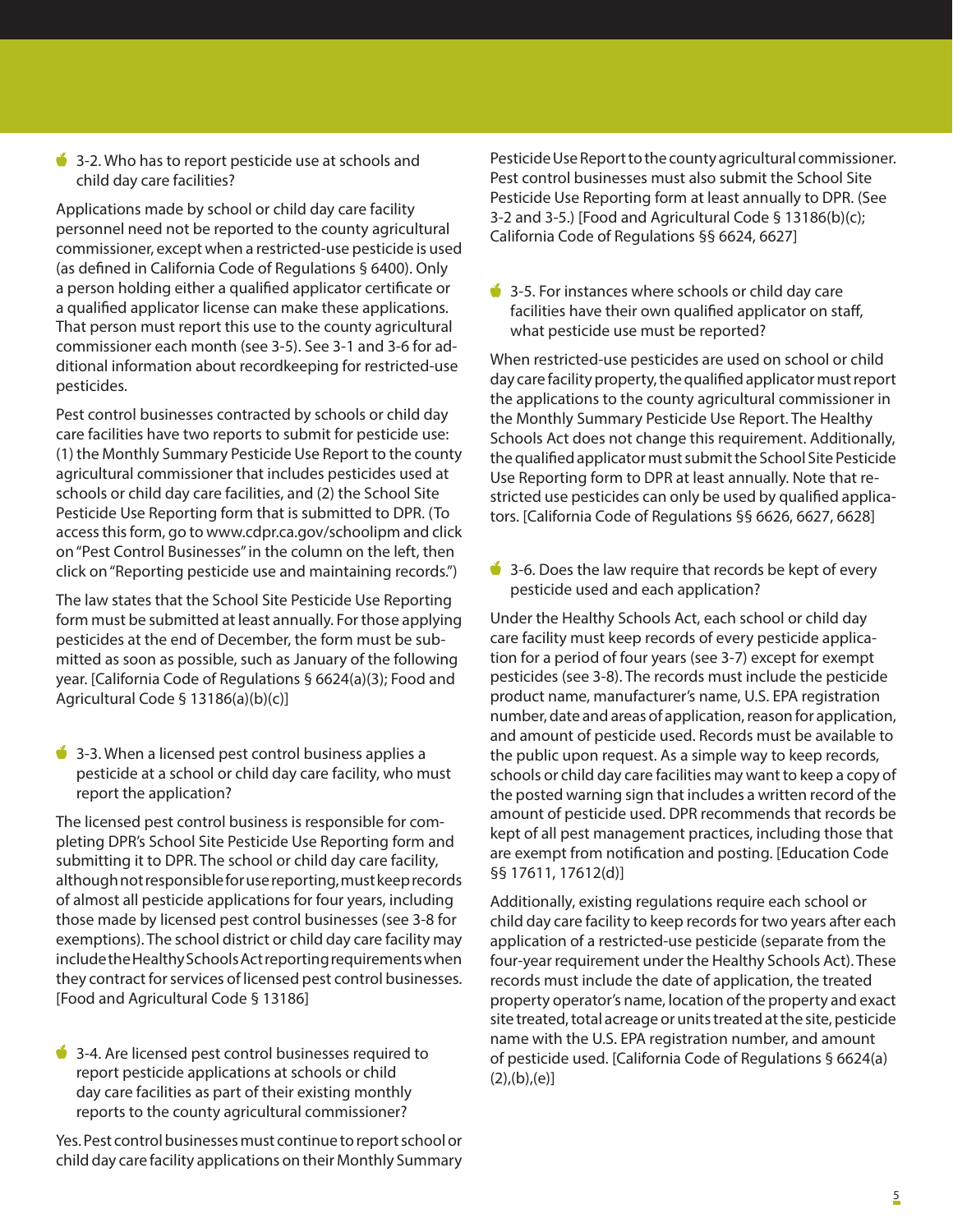### THE HEALTHY SCHOOLS ACT FAQ

 $\bullet$  3-7. How do schools and child day care facilities make records available to the public?

The Healthy Schools Act is a right-to-know law, so anyone who wants access to records can retrieve them. Depending on what filing system the school or child day care facility has available, this could either be in a paper (kept in filing folders, for instance) or electronic copy form. [Education Code § 17611]

3-8. Which pesticide active ingredients are exempt from the provisions of this law?

Certain requirements of the law (recordkeeping, written notification, and posting) do not apply to pesticide products deployed in the form of a self-contained bait or trap; gel or paste deployed as a crack-and-crevice treatment; pesticides exempted from regulation by U.S. EPA; or antimicrobial pesticides, including sanitizers and disinfectants. For example, this means that chlorine used in swimming pools is exempt from the recordkeeping, written notification, and posting provisions of this law. (For further information about pesticides exempt from registration in California, go to www.cdpr.ca.gov/ schoolipm, click on "Pesticides Exempted Under the Healthy Schools Act" on the right. Questions 3-9, 3-10, and 3-11 also pertain to this topic.) [Education Code § 17610.5]

3-9. What are self-contained baits or traps?

 and practice of school officials and pest management pro-The law does not define self-contained. The interpretation fessionals has been to consider tamper- and child-resistant bait stations (whether they be for rodents, general pests, or termites) to be self-contained bait stations.

Bait stations that are sold without bait are not pesticide products. Such bait stations are considered to be application equipment, and therefore are not regulated by U.S. EPA. U.S. EPA lists eight criteria for tamper-resistant bait boxes – but they apply only to rodent bait boxes:

- Resistant to weather.
- Strong enough to prohibit entry by large non-target species.
- Equipped with a locking lid and/or secured rebaiting hatches.
- Equipped with entrances that readily allow target animals access to baits while denying access to larger non-target species.
- Capable of being anchored securely to resist efforts to move the container or to displace its contents.
- Equipped with an internal structure for containing bait.
- Made in such a way as not to be an attractive nuisance.
- Capable of displaying proper precautionary statements in a prominent location.[http://www.epa.gov/PR\_Notices/pr94- 7.html]

Starting June 2011, U.S. EPA requires that all rodenticide manufacturers sell their products that are marketed to general and residential customers contained in a self-contained bait station, while loose baits (e.g pellets, meal) are prohibited. Four tiers of bait stations will be manufactured to meet the new requirements. The four tiers were designed to provide a variety of cost and protection options for the consumer. [http://www.epa.gov/pesticides/reregistration/rodenticides/ finalriskdecision.htm] Corresponding criteria do not exist for other types of bait boxes or bait stations. [Food and Agricultural Code § 12973, www.epa.gov/REDs/2100red.pdf]

 $\bullet$  3-10. Is granular gopher bait – the kind put into gopher runways underground – exempt from requirements of the Healthy Schools Act?

No. Only bait in a self-contained bait station is exempt.

<sup>3</sup> 3-11. What's a crack-and-crevice treatment?

The law defines crack-and-crevice treatment as the application of small quantities of a pesticide consistent with labeling instructions in a building into openings such as those commonly found at expansion joints, between levels of construction, and between equipment and floors. [Education Code § 17609(b)]

 $\bullet$  3-12. Which pesticides are exempted from registration by the U.S. EPA?

The U.S. EPA (under Federal Insecticide, Fungicide, and Rodenticide Act [FIFRA] Section 25(b)), exempts pesticides from registration if they contain certain active and inert ingredients. These are primarily food-grade materials such as mint oil, clove oil, and sodium lauryl sulfate (derived from coconut and commonly found in shampoos and detergent). DPR allows similar exemptions, although some DPR-exempt products require additional wording on labels. See www.cdpr. ca.gov/schoolipm and click on "Pesticides Exempted Under the Healthy Schools Act" located on the right. [California Code of Regulations § 6147]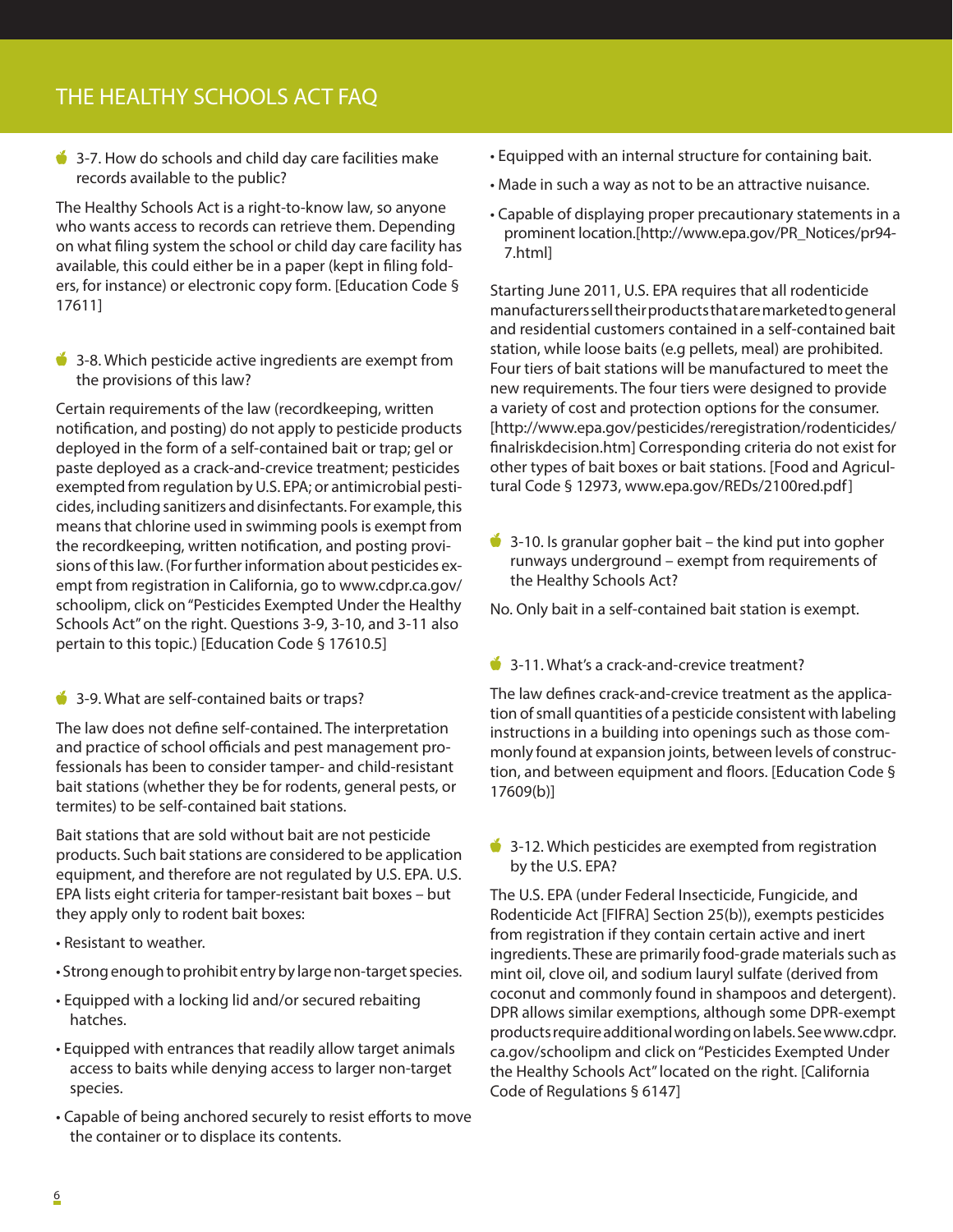$\bullet$  3-13. How can I tell if a particular product is exempted from registration by the U.S. EPA?

Look at the product label for a U.S. EPA or a California registration number. If the label does not have a registration number, then the product may be exempt. (Note: very few products are exempt from registration). To ensure you have an exempt product in the absence of a registration number, check to see if all the product's active and inert ingredients are listed on the FIFRA section 25(b) list and the U.S. EPA 4a list, respectively. (See www.cdpr.ca.gov/schoolipm and click on "Pesticides Exempted Under the Healthy Schools Act" located on the right for the lists of exempt active and inert ingredients.)

3-14. What are antimicrobials?

Antimicrobials (such as disinfectants and sanitizers) are pesticides that are intended to disinfect, sanitize, reduce, or mitigate growth or development of microbiological organisms; or protect inanimate objects (for example floors and walls), industrial processes or systems, surfaces, water, or other chemical substances from contamination, fouling, or deterioration caused by bacteria, viruses, fungi, protozoa, algae, or slime. Although sanitizers and disinfectants are exempt from notification and posting requirements under the Healthy Schools Act, you will still need to use products that have been registered with the U.S. EPA for use in California. Antimicrobials are also not exempt from the licensed pest control business requirements to report pesticide use. [Food and Agricultural Code § 12995; Education Code § 17609(a); http://www.epa.gov/oppad001]

3-15. How do I get information about pesticide prod ucts? Active ingredients? Human health impacts? Environmental fate?

See www.cdpr.ca.gov/schoolipm and select "School IPM HELPR" from the featured links list on the right, then click on the pest- specific information you need.

### 4. ENFORCEMENT AND COMPLIANCE

 $\frac{4.1}{4}$ 4-1. Who enforces requirements for posting, annual written notification requirements, and pesticide use recordkeeping?

The Healthy Schools Act contains no specific enforcement authority for these requirements. Since these requirements are under the Education Code, the school district superintendent and the district's elected school board members, or a child day care facility's director are responsible for enforcement.

The California Department of Education's (CDE) School Facility Planning Division is available as a resource to school districts (www.cde.ca.gov/ls/fa/sf ). For interpretation of Healthy Schools Act requirements as it applies to your school district, consult your district's legal counsel.

 $\triangleq$  4-2. Are private schools exempt from the Healthy Schools Act? What about community colleges?

The law applies to public facilities used for child day care, kindergarten, elementary, or secondary school and private child day care facilities. The law exempts private schools, family day-care homes, and colleges and universities even when attended by secondary school students. However, DPR will provide any interested public or private educational institution with information on starting an IPM program. [Education Code § 17609(e)]

4-3. Are schools and child day care facilities on fed eral property (such as military bases) exempt from the Healthy Schools Act?

The law does not apply to schools and child day care facilities under federal jurisdiction. Pest managers of military bases may voluntarily want to comply with the law as if they were under state jurisdiction. However, state-funded schools and child day care facilities that operate on military bases are not exempt. Schools and child day care facilities located on Indian reservations and rancherias are exempt from requirements of the Healthy Schools Act.

 $\triangleq$  4-4. Which pesticides can be used legally at schools or child day care facilities? Does the label have to specify this type of use?

 commissioner's office for additional help in determining if a First read the label to identify the terms used. A product label does not have to specify school or child day care facility use. Pesticide labels registered by U.S. EPA and DPR may use such terms as: for institutional use; for use in kitchens, dining areas; or in and around buildings, such as schools, hospitals, etc. When indicating outdoor use, terms include for use on turf and ornamentals, and for use on playing fields. Some labels, such as vertebrate pest control products, may refer only to the pest with such terms as (for control of mice) place bait along runways, or place bait in main (gopher) tunnel. In a few instances, the manufacturer may indicate that the product should not be used in schools or other settings where children are likely to be present. Contact your county agricultural product is appropriate to use in school buildings, on school grounds, or at child day care facilities.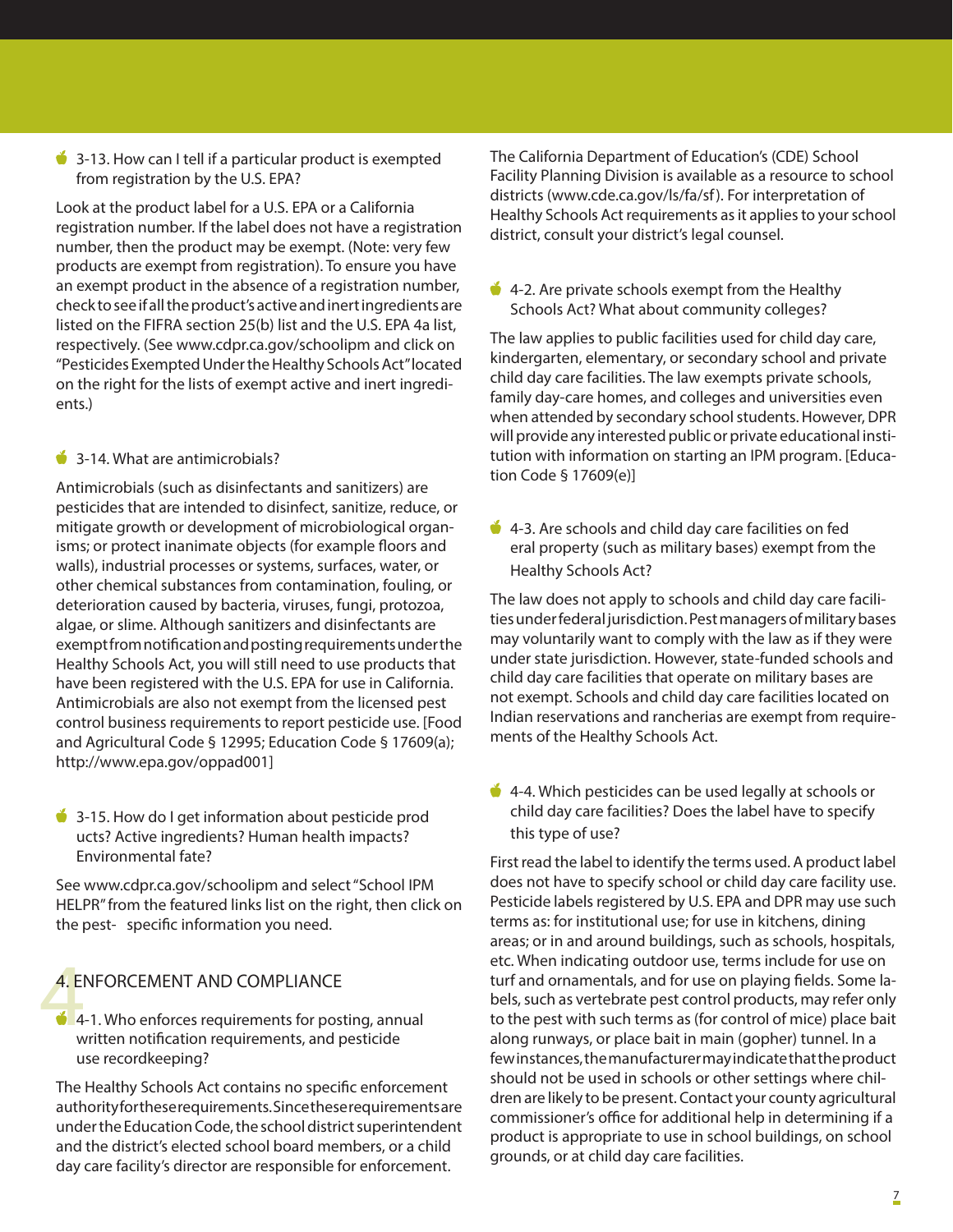$\bullet$  4-5. What situations on school or child day care facility property require a qualified applicator or licensed pest control business?

Only a person holding a DPR qualified applicator certificate (QAC) or license (QAL), or a person holding a Structural Pest Control Board license may apply federally restricted-use pesticides. Only a person holding one of these certificates or licenses plus a pesticide use permit issued by the county agricultural commissioner may apply state-listed restricteduse pesticides. Some school districts or child day care facilities require that all pesticide applications be supervised or performed by certified or licensed applicators. A pest control business license is required of any person or company performing pest control for hire. Check DPR's Web site and the Structural Pest Control Board's Web site to determine if a pest control business is licensed. For DPR's license information, (go to www.cdpr.ca.gov, click on "Licensing" in the "Quick Finder," then click on "List of Persons and Businesses with Valid DPR Licenses.") To see the "California Restricted Materials Requirements" list, go to www.cdpr.ca.gov, click on "A-Z Index," then "Restricted materials – California list."

 $\bullet$  4-6. What happens when a public park adjoins a school or child day care facility and functions as a playground? Does the city or county have to notify and post when applying pesticides (usually herbicides) to the park?

City and county property is exempt from the requirements of the Healthy Schools Act if it is not used as a school site as defined under the law. Some school districts and local agencies have signed a formal memorandum of understanding or joint-use agreement so that the park property becomes school property. Then the requirements of the Healthy Schools Act would apply, including notification, posting, and recordkeeping.

 $\bullet$  4-7. What if my school district or child day care facility has planned its pesticide applications well in advance, on specific dates. Are we complying with the law if we simply notify all parents at the beginning of the year about these applications?

Yes, the school or child day care facility has fulfilled the annual notification requirements if it notifies all parents at the beginning of the year. However, the law also specifies that the designee must notify parents and staff, who register in advance, of individual applications at least 72 hours before the application. The law does not specify how early you can notify those who have registered. Keep in mind that the Healthy Schools Act is a right-to-know law and notifying people too

far in advance may defeat the law's purpose because they may fail to remember. Individual school districts and child day care facilities should decide the most appropriate approach that also complies with the intent of the law.

 4-8. Are there any pesticide products that are specifi cally prohibited from use in schools and child day care facilities?

The use of a pesticide on a school or child day care facility is prohibited if the pesticide has a conditional, experimental use, interim registration, or the pesticide contains a new active ingredient or is for a new use. A pesticide is also prohibited if it has been canceled, suspended, or phased out. [Education Code § 17610.1] A list of pesticides that are prohibited for use in schools or at child day care facilities can be found at DPR's School IPM Web site at www.cdpr.ca.gov/schoolipm, click on "Pesticides Prohibited from Use" in the column on the right. This prohibition does not apply to public health pesticides or antimicrobial pesticides registered pursuant to Section 12836 of the Food and Agricultural Code.

### 5. DEVELOPING AN IPM PROGRAM

 $\bullet$  5-1. Where do I get information about IPM programs, policies, and practices?

See DPR's School IPM Web site, www.cdpr.ca.gov/schoolipm, for links to school IPM information. The Web site offers information on pesticide products, a directory of resources describing least-hazardous pest management practices, a model IPM program guidebook, and ways to reduce pesticide use. The Web site also has information on the public health and environmental impacts of pesticides, and much more. [Education Code § 17612(a), Food and Agricultural Code § 13184(a)(b)]

5-2. How is DPR getting information to staff at school and child day care facilities?

DPR routinely provides information to IPM coordinators and child day care facility managers. DPR also works with the CDE and groups such as Coalition for Adequate School Housing, California Association of School Business Officials, Professional Association of Pesticide Applicators, Pest Control Operators of California, California Childcare Health Program, California Department of Public Health, and California Child Care Resource and Referral Network. In addition, DPR has a listserve available for those who would like to receive updates about DPR's School IPM Program. Go to http://www.cdpr. ca.gov/docs/dept/listserv/listdesc.htm to sign up.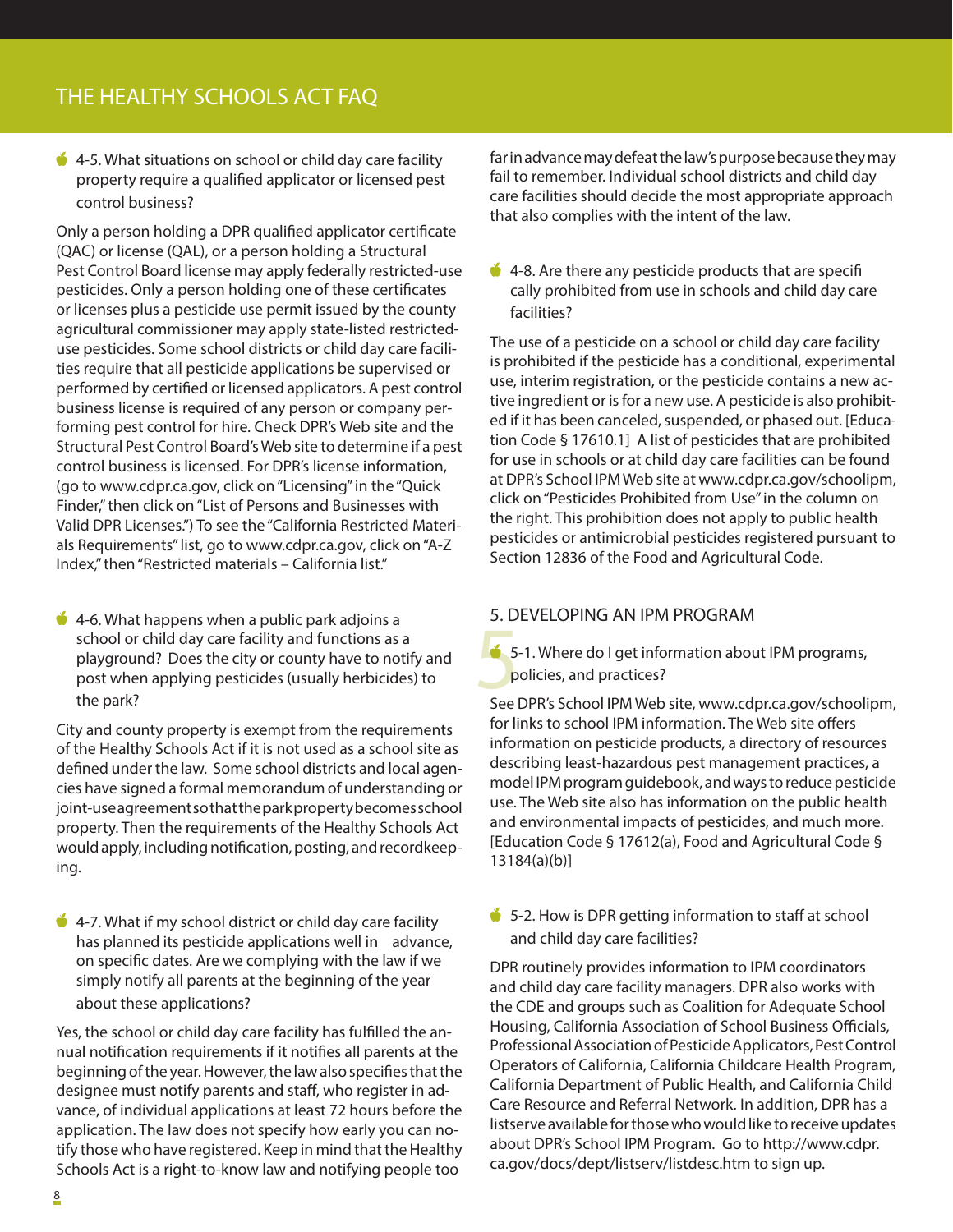### 6. TRAINING

 $6.7F$ <br> $6.7F$ 6-1. What do the school IPM workshops offered by DPR cover?

Under the Healthy Schools Act, DPR must offer IPM training to help school districts establish their own IPM programs. The law specifies that DPR use a train-the-trainer approach as appropriate to disseminate information rapidly, and emphasize training on a regional basis before focusing on individual school districts. Our regional workshops highlight IPM principles, pest prevention, monitoring, and the use of leasthazardous pest management practices. Each year, DPR offers workshops around the state. For specific dates and locations, see DPR's School IPM Web site (www.cdpr.ca.gov/schoolipm). [Food and Agricultural Code § 13185]

 $\bullet$  6-2. What training is available for child day care facility owners and managers about the Healthy Schools Act?

On DPR's School IPM Web site and Child Care IPM Web site, you will find handouts that summarize the Healthy Schools Act. Go to www.cdpr.ca.gov, click on the "Pest Management" tab. From there you can click on the "Schools" tab or the "Child Care" tab for IPM information and resources. You can also find templates in the left column under "Tools and Templates." DPR also provides a train-the-trainer program and provides outreach to child day care facilities and schools. Additionally for child day care facilities, the California Department of Social Services (DSS) is required to provide information about the Healthy Schools Act and IPM practices at the orientations the DSS gives before issuing a new child care license or special permit. For more information on the Healthy Schools Act and contact names, phone numbers, and email addresses, see the bottom of DPR's Web site, www.cdpr. ca.gov/schoolipm/childcare.

### 7. RESOURCES

- $7. R$ 7-1. What are some resources to learn more about IPM and the Healthy Schools Act?
	- DPR's School IPM Web site: www.cdpr.ca.gov/schoolipm
	- DPR's home page: www.cdpr.ca.gov
	- County Agricultural Commissioners: go to www.cdpr. ca.gov, click on "Ag Commissioners" in "Quick Finder"
	- California Department of Education: www.cde.ca.gov/ ls/fa/sf
- University of California Statewide IPM Program: www.ipm/ ucdavis.edu/
- University of California IPM Advisors: www.ipm.ucdavis. edu/IPMPROJECT/directory.html#ADVISORS
- U.S. EPA's IPM in Schools Web site: www.epa.gov/pesti cides/ipm
- National School IPM Information Source: http://schoolipm. ifas.ufl.edu/
- 7-2. Does the Healthy Schools Act have a list of approved pesticides for use by schools or child day care facilities?

The Healthy Schools Act does not establish a list of pesticides approved for schools or child day care facilities. However, DPR does maintain a list of pesticides that are prohibited for use in schools or at child day care facilities. Go to www.cdpr. ca.gov/schoolipm, click on "Pesticides Prohibited from Use" in the column on the right.

For help selecting the correct pest treatment option, the School IPM HELPR provides pest notes, control methods, and hazard information. See DPR's School IPM Web site (www. cdpr.ca.gov/schoolipm, click on "School IPM HELPR" in the column on the right).